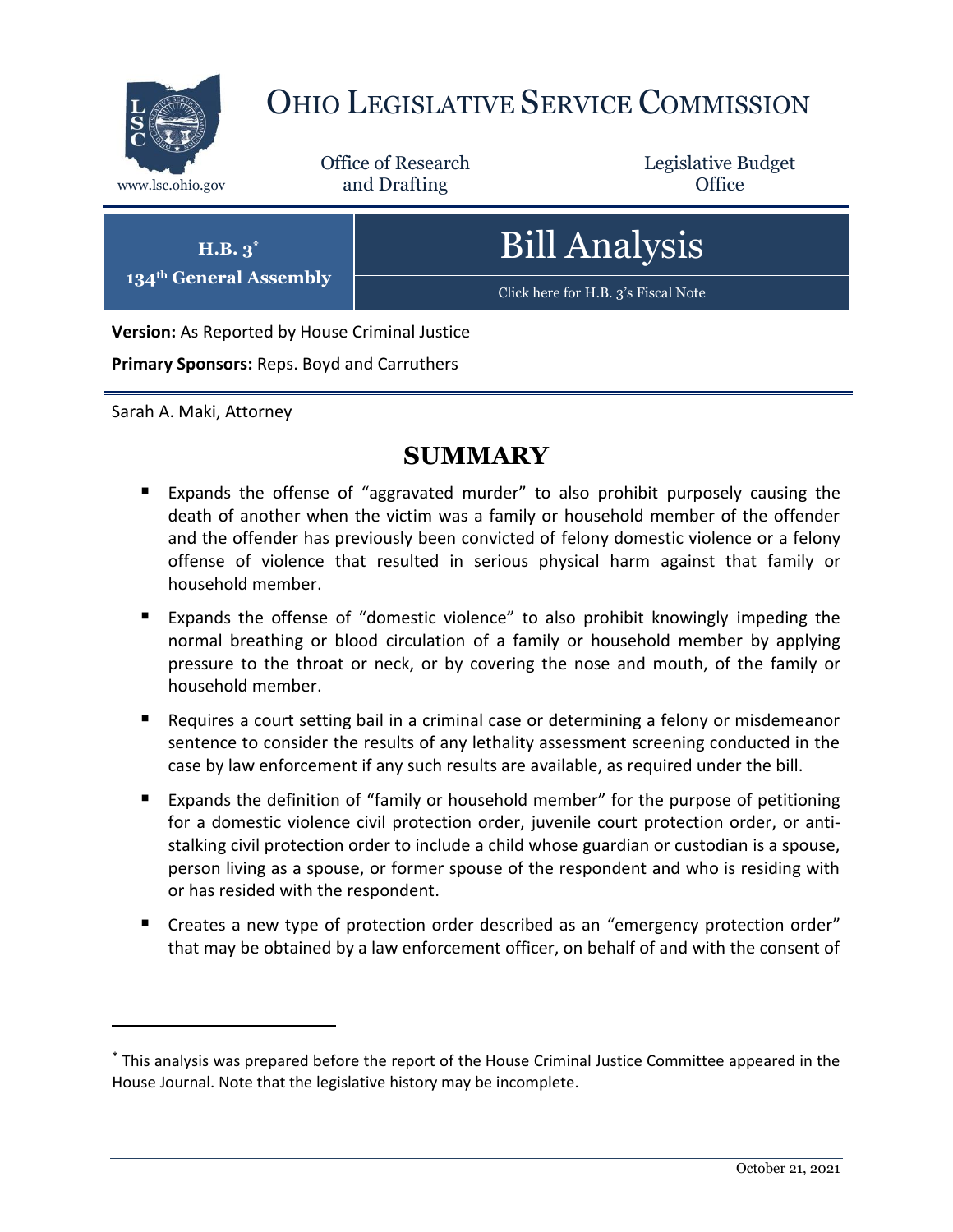a victim of domestic violence, at any time when the court is not available for regular business.

- Requires each agency, instrumentality, and political subdivision to:
	- □ Identify local and regional domestic violence advocacy services to which individuals experiencing domestic violence or violation of a protection order and determined to be high risk may be referred; and
	- $\Box$  Adopt written policies and procedures for the peace officers to follow in screening alleged incidents of domestic violence and alleged incidents of violating a protection order for referral to local or regional domestic violence advocacy services.
- Expands the types of domestic violence-related training that must be included in peace officer biennial professional training.
- Requires the Attorney General to adopt rules to require that peace officer basic training include training on evidence-based lethality assessment screening tools.
- Expands existing civil immunity related to domestic violence arrests and seizures by peace officers so that it also applies to create immunity related to civil actions against a state officer or employee under the Court of Claims Law.
- **E** Creates the Domestic Violence Prosecution Study Committee.
- Encourages prosecuting attorneys, in domestic violence-related cases, to consider the totality of the circumstances, review all evidence in the case, and resist seeking voluntary dismissal or no contest based solely on the victim's wishes, unless justice demands otherwise.
- Requires the Superintendent and Troopers of the Ohio State Highway Patrol to arrest and detain, until a warrant can be obtained, a person found violating state law within the limits of the Superintendent's or Trooper's territorial jurisdiction.
- Requests the Supreme Court to review the Ohio Evidence Rules to consider how the Rules may better aid victims of domestic violence without diminishing the fundamental fairness to alleged perpetrators of domestic violence.
- Names the bill "Aisha's Law."
- Makes an appropriation.

# **TABLE OF CONTENTS**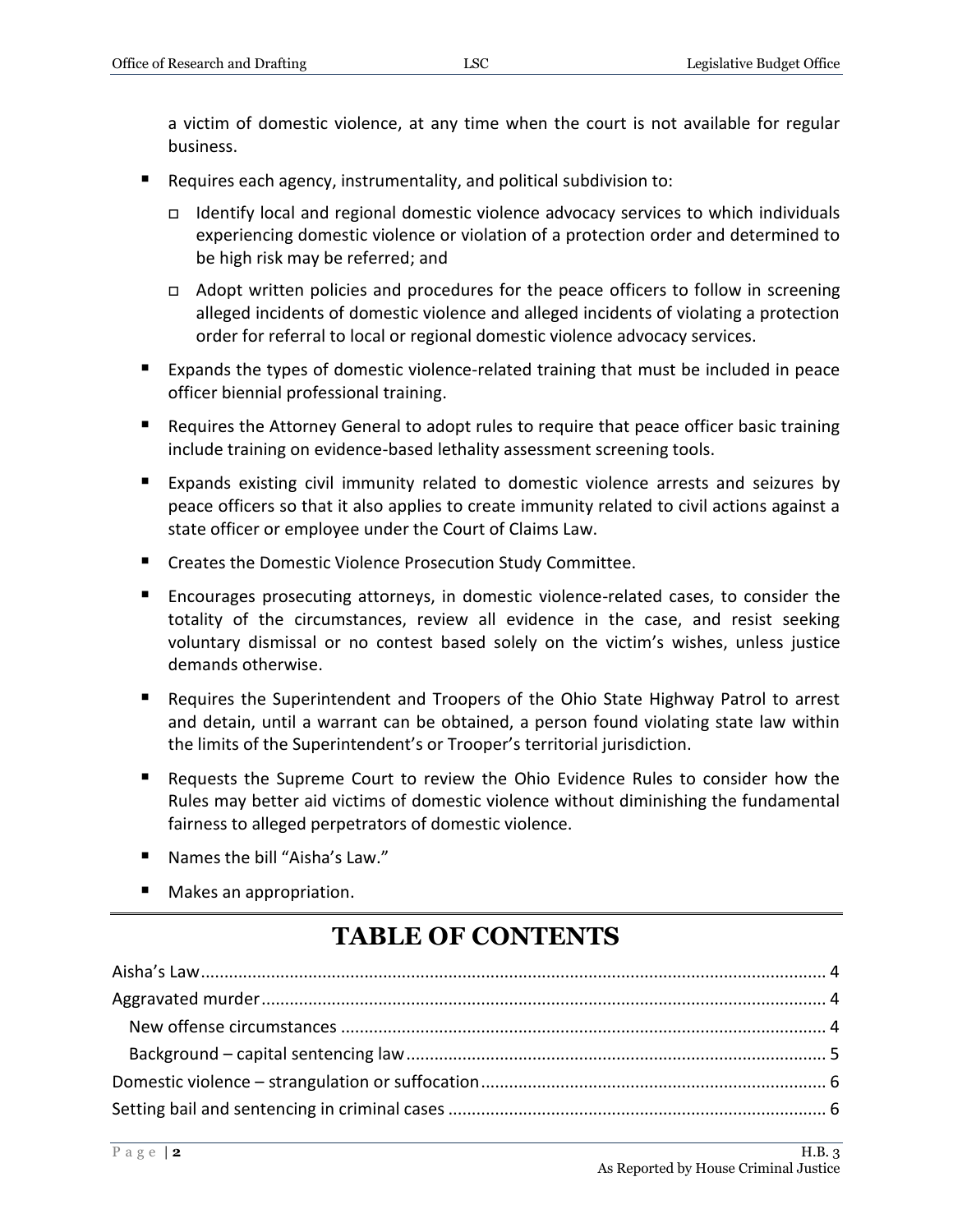| Juvenile court protection orders and civil anti-stalking and sexually oriented offense-related |
|------------------------------------------------------------------------------------------------|
|                                                                                                |
|                                                                                                |
|                                                                                                |
|                                                                                                |
|                                                                                                |
|                                                                                                |
|                                                                                                |
|                                                                                                |
|                                                                                                |
|                                                                                                |
|                                                                                                |
|                                                                                                |
|                                                                                                |
|                                                                                                |
|                                                                                                |
|                                                                                                |
|                                                                                                |
|                                                                                                |
|                                                                                                |
|                                                                                                |
|                                                                                                |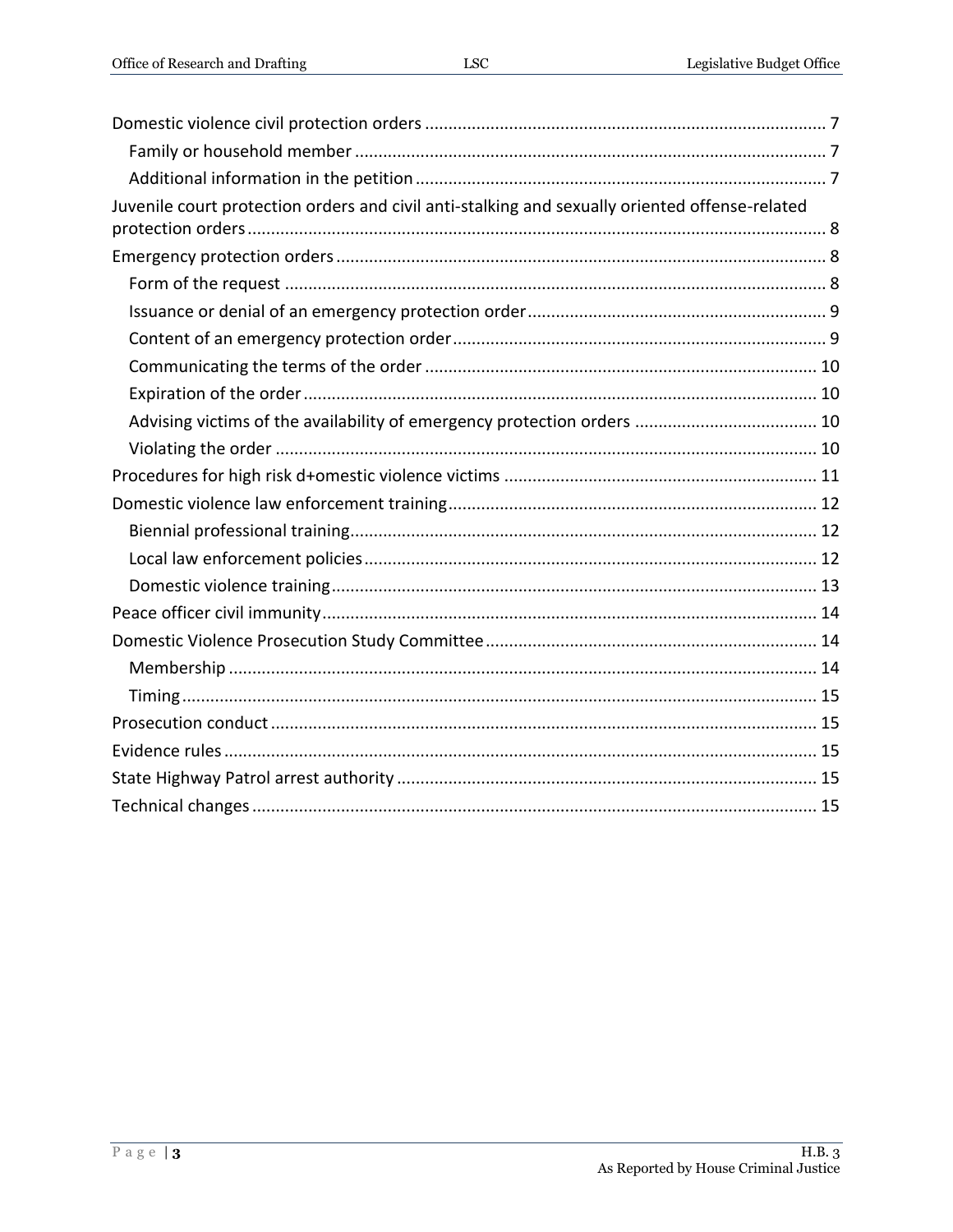# **DETAILED ANALYSIS**

#### <span id="page-3-0"></span>**Aisha's Law**

The bill is entitled "Aisha's Law."<sup>1</sup>

#### <span id="page-3-1"></span>**Aggravated murder**

#### <span id="page-3-2"></span>**New offense circumstances**

The bill expands the offense of "aggravated murder" to also prohibit, in addition to the currently prohibited conduct, purposely causing the death of another under certain domestic violence circumstances. Under the bill's new prohibition, a person commits aggravated murder if the person purposely causes the death of another when the victim was a family or household member of the offender, and the offender has previously been convicted of domestic violence when the offense was a felony and resulted in serious physical harm or a felony offense of violence resulting in serious physical harm against that family or household member. Under existing law, unchanged by the bill, aggravated murder is punishable by a sentence of death or life imprisonment, determined under special sentencing provisions described below in "**Background – capital sentencing law**." <sup>2</sup> The bill does not change any of the current prohibitions under the offense of aggravated murder.

For purposes of the expanded aggravated murder offense:<sup>3</sup>

- "**Family or household member**" means:
	- $\Box$  Any of the following who is residing with or has resided with the offender:
		- A spouse, person living as a spouse, or former spouse of the offender;<sup>4</sup>
		- $\div$  A parent, a foster parent, or a child of the respondent, or another person related by consanguinity or affinity to the offender;
		- $\div$  A parent or a child of a spouse, person living as a spouse, or former spouse of the offender, or another person related by consanguinity or affinity to a spouse, person living as a spouse, or former spouse of the offender;
		- A child whose guardian or custodian is a spouse, person living as a spouse, or former spouse of the offender.
	- $\Box$  The natural parent of any child of whom the respondent is the other natural parent or is the putative other natural parent.

 $<sup>1</sup>$  Section 5.</sup>

 $2$  R.C. 2903.01(G).

 $3$  R.C. 2903.01(I)(5), (6), and (7), by reference to R.C. 3109.51, not in the bill and 3113.31.

<sup>&</sup>lt;sup>4</sup> References to "respondent" in the definition result from the definition's location within another statute and should probably be to "defendant" to reflect the criminal nature of the proceedings.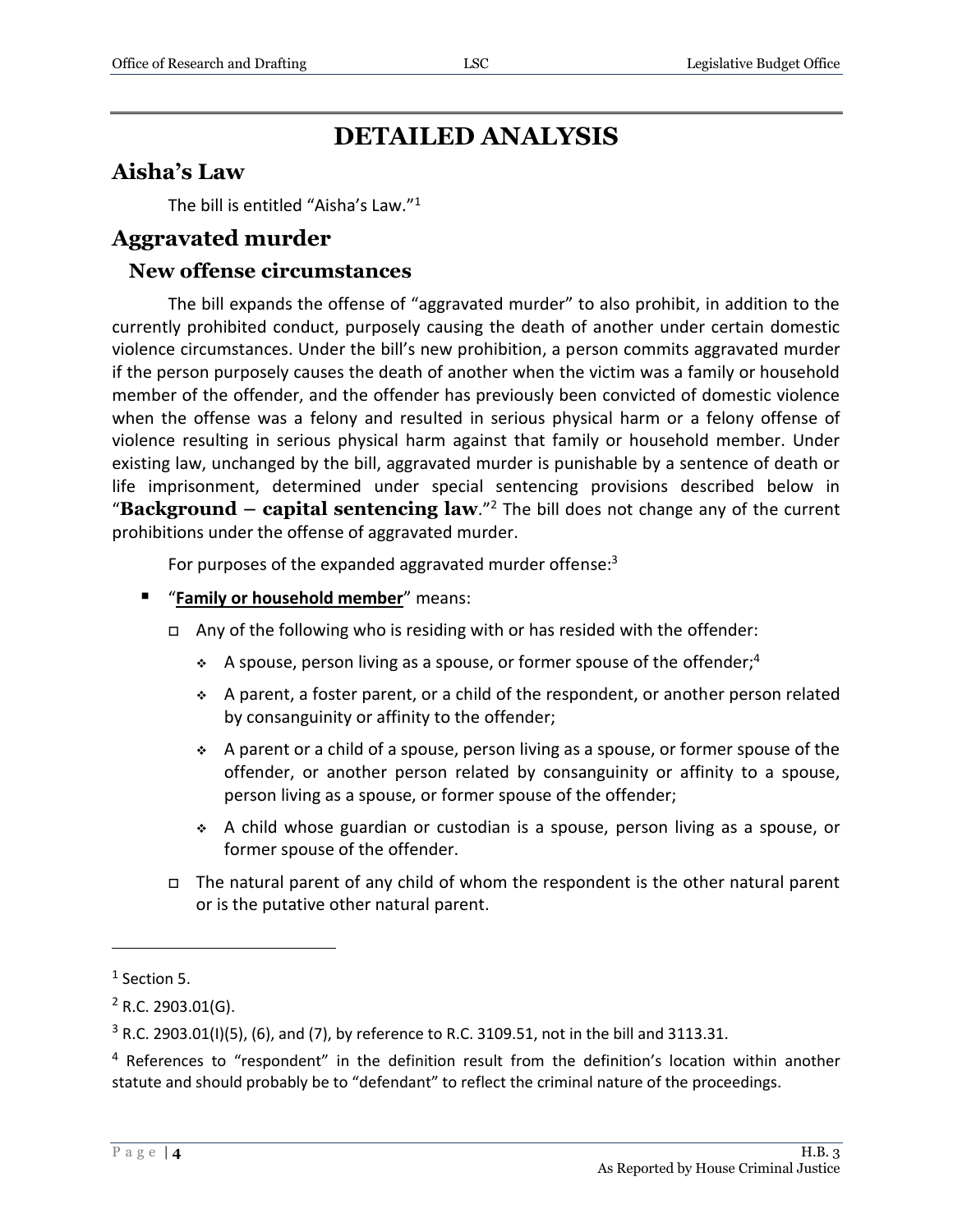- "**Person living as a spouse**" means a person who is living or has lived with the offender in a common law relationship, who otherwise is cohabiting with the offender, or who otherwise has cohabited with the offender within five years prior to the date of the alleged occurrence of the act in question;
- A "**child**" is a person under 18 years old;
- A "**custodian**" is an individual with legal custody of a child; and
- A "**guardian**" is an individual granted authority by a probate court to exercise parental rights over a child to the extent provided in the court's order and subject to the residual parental rights, privileges, and responsibilities of the child's parents.

#### <span id="page-4-0"></span>**Background – capital sentencing law**

Under existing law, unchanged by the bill, the only situations in which a person may face a sentence of death are when the person is convicted of the offense of "aggravated murder," or the offense of "terrorism" when the most serious offense comprising the terrorism is aggravated murder, and of a specification of an "aggravating circumstance."<sup>5</sup> If a person is convicted of the offense but no aggravating circumstance specification, the court must sentence the person to life imprisonment with parole eligibility after serving 20 years of imprisonment or a special type of sentence of life imprisonment under the Sexually Violent Predator Law.<sup>6</sup> If a person is convicted of the offense and one or more aggravating circumstance specifications, the trial jury and trial judge or, if the person was not tried by a jury, the three-judge panel that tried the case conducts a sentencing hearing to determine the sentence to impose on the person. If the person was tried by a jury, the person may be sentenced to death only if the trial jury determines at the hearing in accordance with specified procedures that the aggravating circumstances the person was convicted of committing outweigh all mitigating factors in the case and recommends a sentence of death and the trial judge makes the same determination at a separate hearing. If the trial jury does not make that determination and recommend a sentence of death, the trial judge may not impose a sentence of death. If the person was tried by a three-judge panel, the person may be sentenced to death only if the panel determines at the hearing in accordance with specified procedures that the aggravating circumstances the person was convicted of committing outweigh all mitigating factors in the case. If the trial jury and trial judge, or the three-judge panel, does not sentence the person to death, it must sentence the person to life imprisonment without parole, life imprisonment with parole eligibility after serving 30 full years of imprisonment, life imprisonment with parole eligibility after serving 25 full years of imprisonment, or a special type of sentence of life imprisonment under the Sexually Violent Predator Law.<sup>7</sup>

<sup>5</sup> R.C. 2929.02 and 2909.24, not in the bill.

 $6$  R.C. 2929.022(B).

 $7$  R.C. 2929.02, 2929.03, and 2929.04, not in the bill.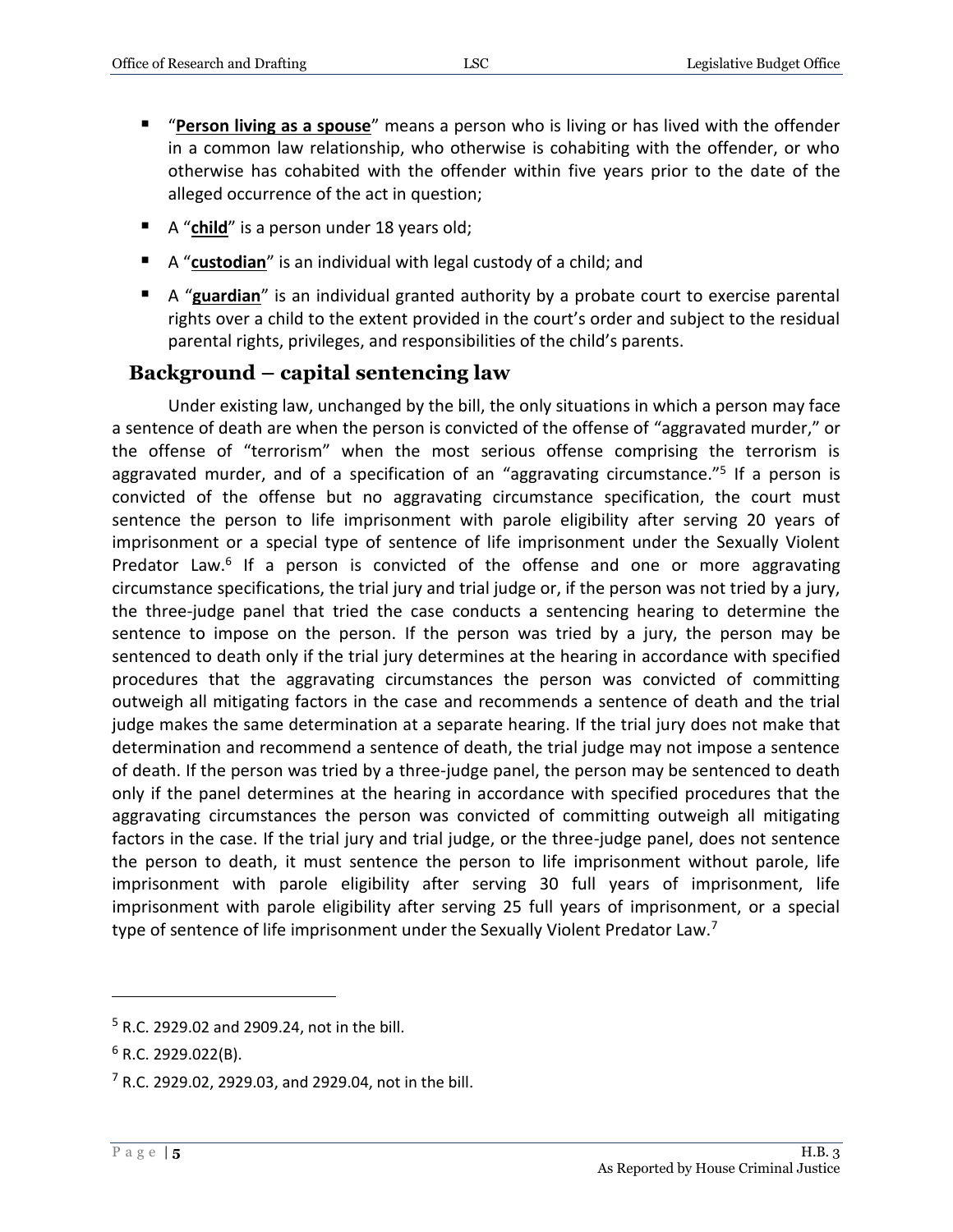#### <span id="page-5-0"></span>**Domestic violence – strangulation or suffocation**

The bill expands the offense of "domestic violence" to also prohibit, in addition to the currently prohibited conduct, knowingly impeding the normal breathing or blood circulation of a family or household member by applying pressure to the throat or neck, or by covering the nose and mouth, of the family or household member. $8$  Violation of this new domestic violence prohibition generally is a third degree felony, but becomes a second degree felony if the offender previously was convicted of the offense of domestic violence or of two or more "offenses of violence."<sup>9</sup> Existing law, unchanged by the bill, defines the term "family or household member" for purposes of the offense,<sup>10</sup> and also defines the term "offense of violence" for purposes of the Revised Code.<sup>11</sup>

It is not required in a prosecution under the bill's strangulation or suffocation prohibition to allege or prove that the family or household member who is the victim suffered physical harm or serious physical harm or visible injury or that there was an intent to kill or protractedly injure the family or household member.<sup>12</sup>

It is an affirmative defense to a charge of domestic violence under the bill's strangulation or suffocation prohibition that the act was done to the family or household member as part of a medical or other procedure undertaken to aid or benefit the victim.<sup>13</sup>

While the bill specifies that prosecution for domestic violence and any other offense is not precluded for conduct prohibited under the offenses, it stipulates that if an offender is convicted of or pleads guilty to domestic violence and also is convicted of or pleads guilty to felonious assault, aggravated assault, or assault based on the same conduct involving the same victim that was the basis of the domestic violence violation, the two offenses are allied offenses of similar import, subject to merger under existing law so that the person may be sentenced for only one of the offenses.<sup>14</sup>

### <span id="page-5-1"></span>**Setting bail and sentencing in criminal cases**

Existing statutory provisions address the setting of bail in criminal cases<sup>15</sup> (other bailrelated provisions are located in Criminal Rule 46) and the procedures to be followed in sentencing a person convicted of a criminal offense.<sup>16</sup> The bill requires a court setting bail in a

 $\overline{a}$ 

<sup>13</sup> R.C. 2919.25(H).

<sup>15</sup> R.C. 2937.23.

 $8$  R.C. 2919.25(D) with conforming changes in 2929.13(F)(17) and 2929.14(A).

 $9$  R.C. 2919.25(E)(6) and (7).

 $10$  R.C. 2919.25(J).

<sup>11</sup> R.C. 2901.01, not in the bill.

<sup>12</sup> R.C. 2919.25(G).

<sup>14</sup> R.C. 2919.25(I); see R.C. 2941.25, not in the bill.

<sup>16</sup> R.C. 2929.11 to 2929.28, not in the bill except for R.C. 2929.12 to 2929.14 and 2929.22.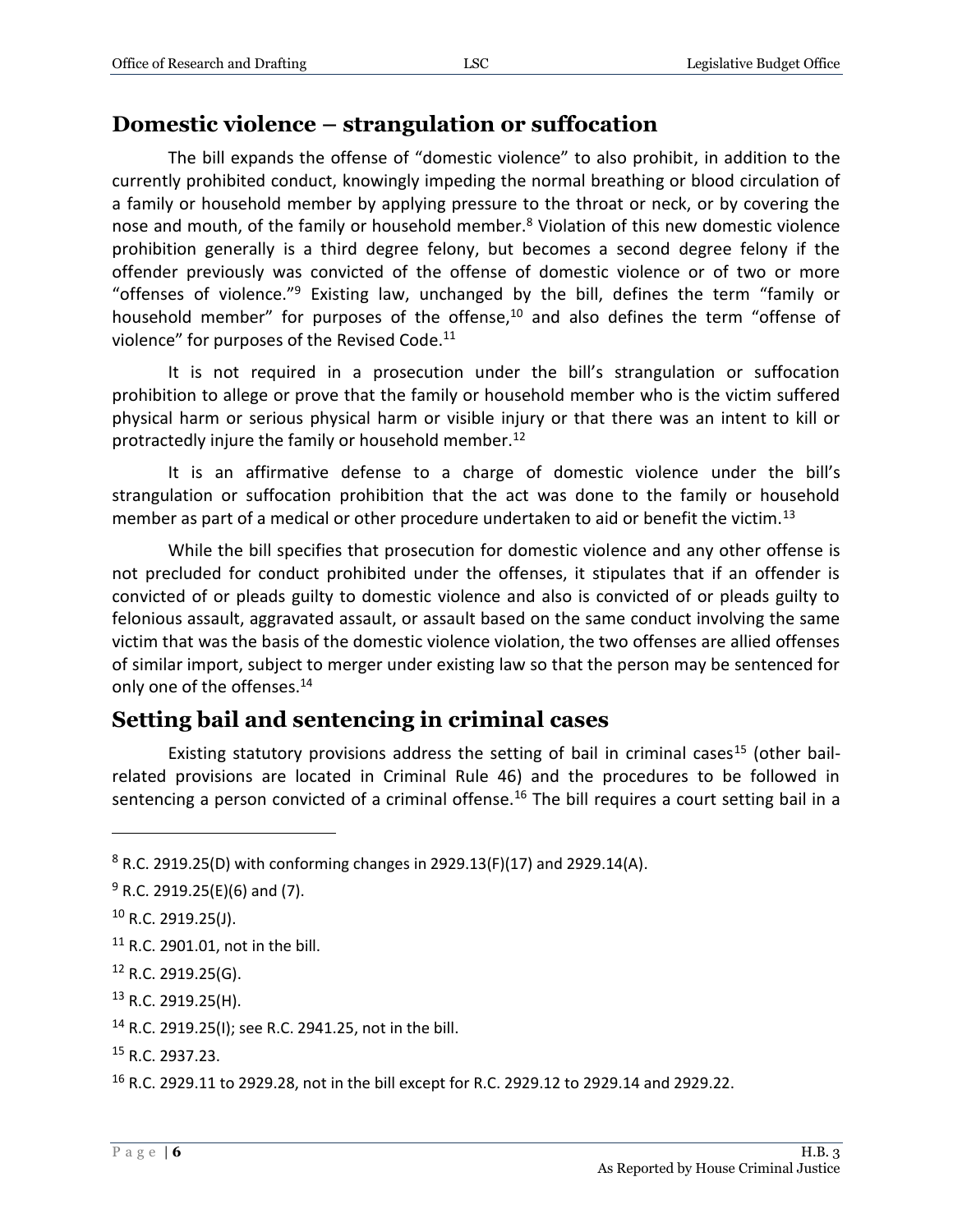criminal case or determining a felony or misdemeanor sentence to consider the results of any lethality assessment screening conducted in the case by law enforcement if any such results are available, as required under "**Local law enforcement policies**," below.<sup>17</sup>

#### <span id="page-6-0"></span>**Domestic violence civil protection orders**

Existing law provides a mechanism for the issuance of a civil protection order against a respondent for the protection of a person who is a family or household member of the respondent or who is a person with whom the respondent is or was in a dating relationship, and against whom the respondent engaged in domestic violence (a currently defined term). A person may seek relief under the mechanism on the person's own behalf, or any parent or adult household member may seek relief under the mechanism on behalf of any other family or household member.<sup>18</sup>

#### <span id="page-6-1"></span>**Family or household member**

The bill expands the definition of "family or household member" that applies under the mechanism to also include, in addition to the persons currently covered under the definition, a child whose guardian or custodian is a spouse, person living as a spouse, or former spouse of the respondent and who is residing with or has resided with the respondent. As a result, a guardian or custodian of such a child who is a parent or adult household member may petition for a domestic violence civil protection order on behalf of such a child.<sup>19</sup>

For purposes of this provision, a child is a person under 18 years old, a custodian is an individual with legal custody of a child, and a guardian is an individual granted authority by a probate court to exercise parental rights over a child to the extent provided in the court's order and subject to the residual parental rights, privileges, and responsibilities of the child's parents.<sup>20</sup>

#### <span id="page-6-2"></span>**Additional information in the petition**

The bill also allows the petitioner for a domestic violence civil protection order to include in the petition an allegation that the respondent has previously engaged in domestic violence against a person to be protected or any previous conviction of or plea of guilty to domestic violence by the respondent where the victim was a person to be protected by the order. The court must consider any of that additional information that is included in the petition.<sup>21</sup>

<sup>&</sup>lt;sup>17</sup> R.C. 2937.23(A)(3), 2929.12(G), and 2929.22(B)(1)(h).

<sup>18</sup> R.C. 3113.31.

<sup>19</sup> R.C. 3113.31(A)(3)(a)(iv).

<sup>&</sup>lt;sup>20</sup> R.C. 3113.31(A)(10) by reference to R.C. 3109.51, not in the bill.

 $21$  R.C. 3113.31(C)(2).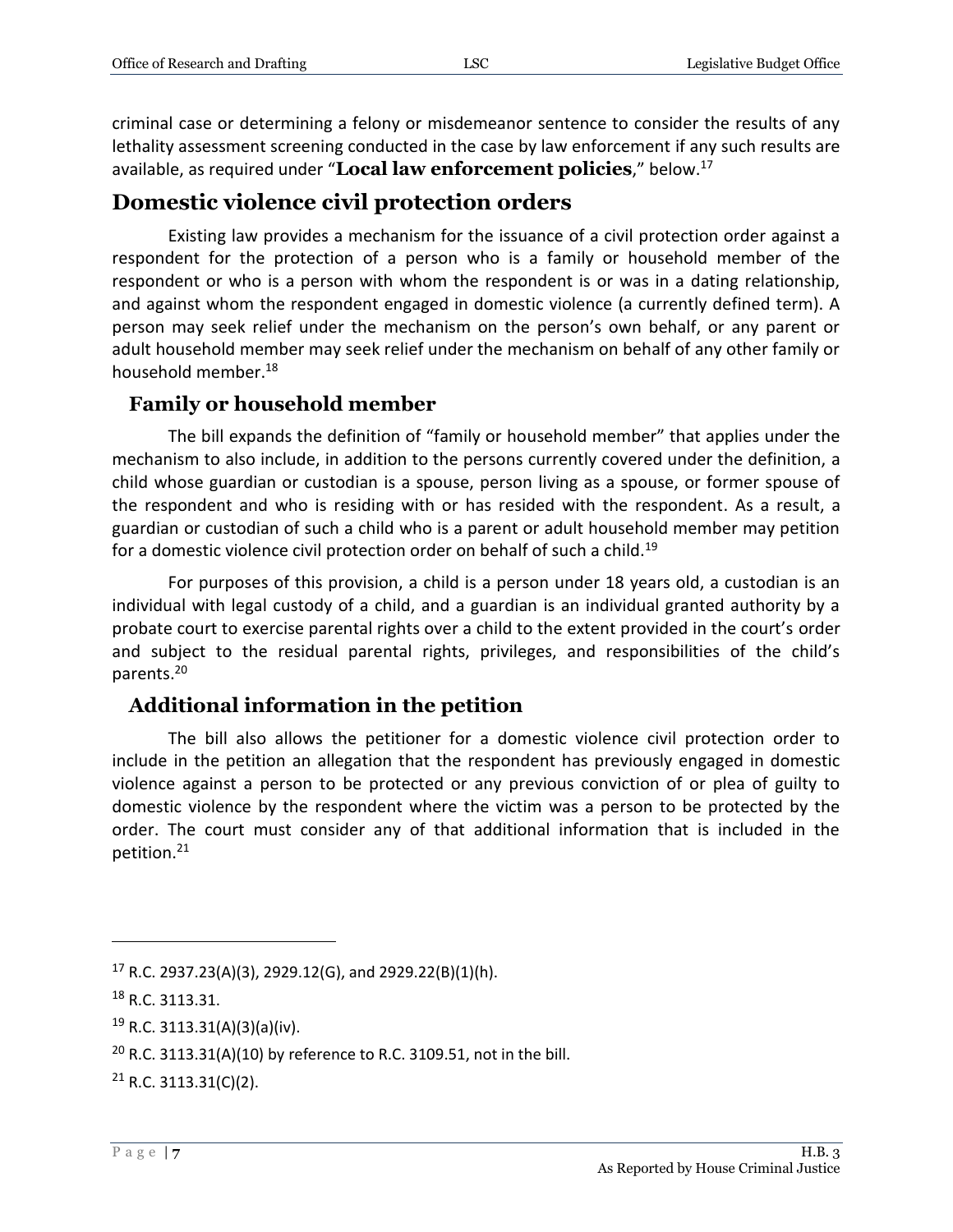### <span id="page-7-0"></span>**Juvenile court protection orders and civil anti-stalking and sexually oriented offense-related protection orders**

Existing law provides a mechanism for the issuance of a protection order by a juvenile court against a juvenile respondent who committed a specified assault, menacing, or stalking offense or a sexually oriented offense against the petitioner or, if the petitioner is a parent or adult family or household member, against any other family or household member, and a separate mechanism for the issuance of a civil protection order against a respondent who committed the offense of "menacing by stalking" or a sexually oriented offense against the petitioner or, if the petitioner is a parent or adult family or household member, against any other family or household member.<sup>22</sup> The bill does not directly change those mechanisms, but the definition of the term "family or household member" that it expands, as described above, applies by reference to those mechanisms. As a result, under the bill, a guardian or custodian of a child covered by the expansion who is a parent or adult household member may petition for a protection order on behalf of such a child under the mechanisms.<sup>23</sup>

#### <span id="page-7-1"></span>**Emergency protection orders**

The bill creates a new type of protection order described as an "emergency protection order." A law enforcement officer, on behalf of a victim of domestic violence, is permitted to request an emergency protection order from a "judicial officer" (the bill does not define this term) during any period of time that the court is not open for regular business. A law enforcement officer is permitted under the bill to make a request for an emergency protection order only with the consent of the victim or without consent if the victim is unable to give consent for any reason, including that the victim is intoxicated, drugged, or unconscious.<sup>24</sup>

#### <span id="page-7-2"></span>**Form of the request**

A request for an emergency protection order under the bill may be made orally or in writing based on the sworn statement of the law enforcement officer. If the request is made orally, it must be recorded by the judicial officer and made part of the file regarding the matter. A request for an emergency protection order must contain all of the following:<sup>25</sup>

- An allegation of either of the following by the person seeking the order:
	- That the victim is in immediate and present danger of domestic violence based on the officer's observations and an allegation of a recent incident of domestic violence;

<sup>22</sup> R.C. 2151.34 and 2903.214, not in the bill.

<sup>&</sup>lt;sup>23</sup> R.C. 2151.34 and 2903.214, not in the bill.

<sup>&</sup>lt;sup>24</sup> R.C. 2919.261.

 $25$  R.C. 2919.261(A)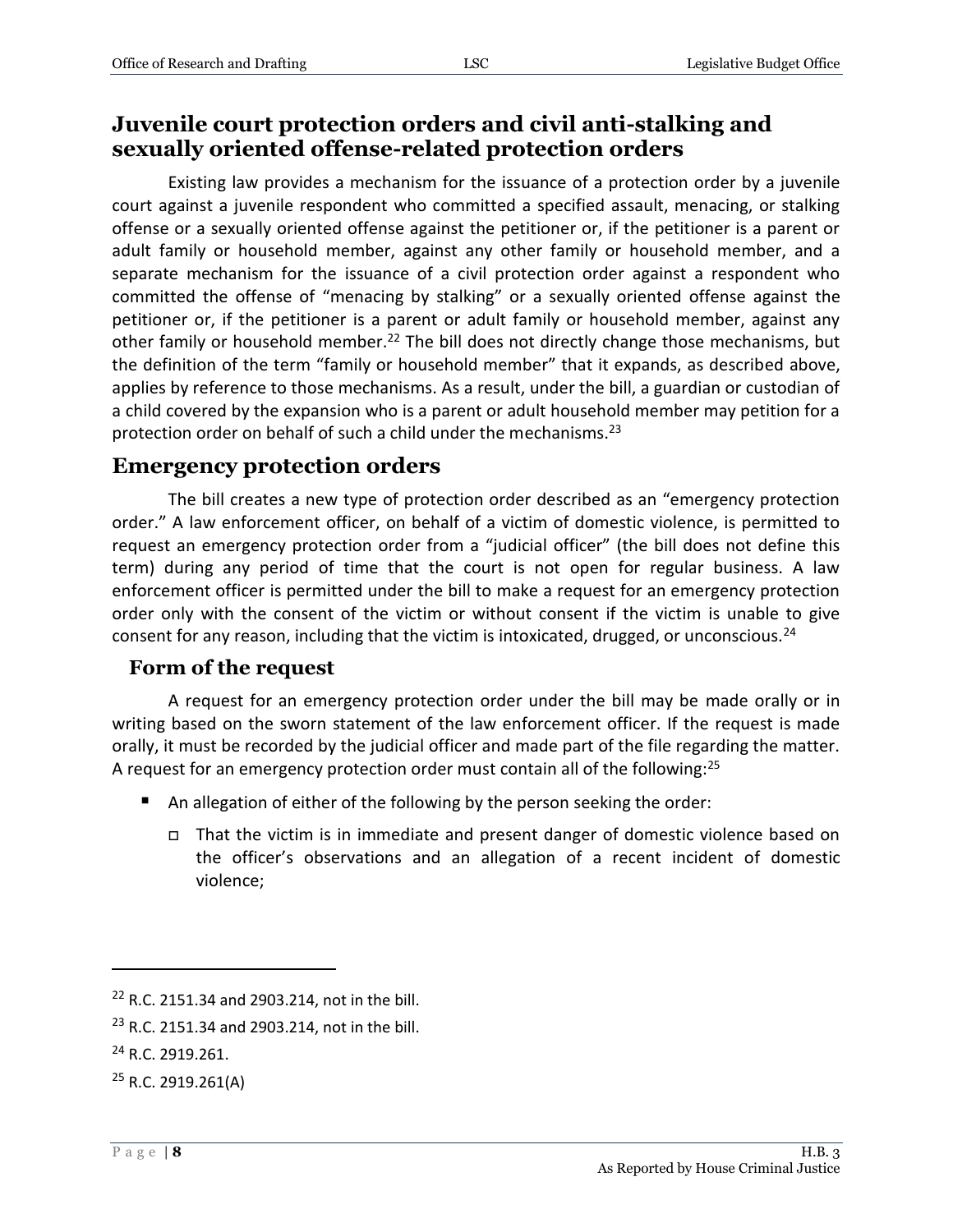- $\Box$  That a child of the victim is in immediate and present danger, based on the officer's observations and an allegation of a recent incident of domestic violence.
- Whether the law enforcement officer making the request is doing so with the consent of the victim or is making the request without the consent of the victim and, if the officer is making it without the consent of the victim, the reason for which the victim is unable to consent.

#### <span id="page-8-0"></span>**Issuance or denial of an emergency protection order**

If the court finds probable cause, based on a request made as described in "**Form of the request**," above, to believe that the victim or child of a victim is in immediate danger based on an allegation of a recent incident of domestic violence, the court must approve the request and issue an emergency protection order. If the request is made without the consent of the victim, in addition to all other information considered in determining whether to find probable cause for that belief, the court must consider the reason for which the victim is unable to give consent as specified in the request. Absent a finding of probable cause, the court must deny the request and may not issue an emergency protection order. The law enforcement officer who made a request for an emergency protection order that was denied is not permitted to make a request for an emergency protection order to a different judge with respect to the same victim based on the same allegation of a recent incident of domestic violence as the incident included in the request that was denied.<sup>26</sup>

#### <span id="page-8-1"></span>**Content of an emergency protection order**

An emergency protection order may contain any of the following terms:<sup>27</sup>

- That the alleged domestic violence offender refrain from abusing, threatening, harassing, stalking, or forcing sexual relations on a protected person;
- That the alleged domestic violence offender refrain from entering or interfering with the residence, school, business, place of employment, child care provider, or child day-care center of a protected person;
- That the alleged domestic violence offender refrain from initiating or having any contact with a protected person or the residence, school, business, place of employment, child care provider, or child day-care center of a protected person (contact, in this instance, includes telephone contact; contact by text message, instant message, voice mail, electronic mail, or social networking media and contact by any other means of communication);
- That the alleged domestic violence offender refrain from being within 500 feet of a protected person.

<sup>&</sup>lt;sup>26</sup> R.C. 2919.261(B).

 $27$  R.C. 2919.261(C) and (F).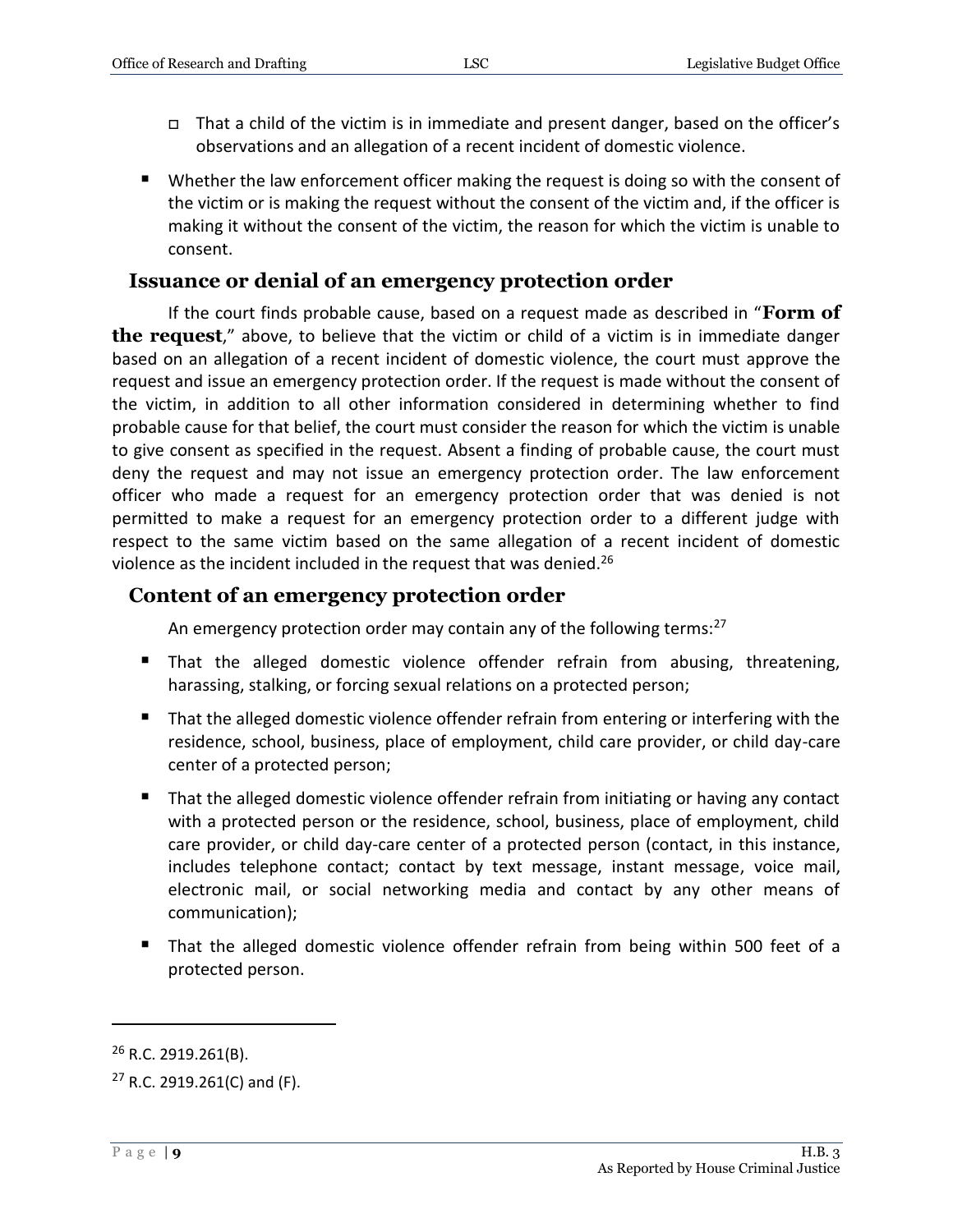#### <span id="page-9-0"></span>**Communicating the terms of the order**

A court that orders an emergency protection order must communicate the terms of the order by reliable electronic means to an officer of the appropriate law enforcement agency. Upon receiving the order, the law enforcement officer must do both of the following: $^{28}$ 

- **Provide a copy of the order to each person protected by the order;**
- **Provide a copy of the order to the alleged domestic violence offender who is subject to** the order or inform the alleged offender of the existence of the protection order.

#### <span id="page-9-1"></span>**Expiration of the order**

An emergency protection order is effective as soon as it is signed by the court and remains in effect until the earliest of the following:<sup>29</sup>

- 96 hours after the order was signed;
- $\blacksquare$  The first day that the court is open for business after the day the order was signed;
- The time at which the court, at the request of the petitioner, terminates the order.

#### <span id="page-9-2"></span>**Advising victims of the availability of emergency protection orders**

When a peace officer who is authorized to make arrests for a violation of state or local law investigates a report of an alleged incident of the offense of domestic violence or an alleged incident of the offense of violating a protection order, the bill requires that the peace officer advise the victim of the availability of an emergency protection order. Currently, retained by the bill, the peace officer must advise the victim of the availability of a civil domestic violence protection order or a temporary protection order that might be available if specified criminal charges are filed.<sup>30</sup>

#### <span id="page-9-3"></span>**Violating the order**

The bill includes a violation of an emergency protection order within the prohibition under the crime of "violating a protection order." Under the prohibition, as expanded, a person is prohibited from recklessly violating the terms of an emergency protection order, or the terms of any of the existing protection orders currently listed under the prohibition. The existing penalty for the offense, which is a first degree misdemeanor, a fifth degree felony, or a third degree felony, depending on the circumstances present, applies to a violation of the prohibition involving an emergency protection order. $31$ 

<sup>28</sup> R.C. 2919.261(D).

<sup>29</sup> R.C. 2919.261(E).

<sup>30</sup> R.C. 2935.032(C)(2).

<sup>31</sup> R.C. 2919.27.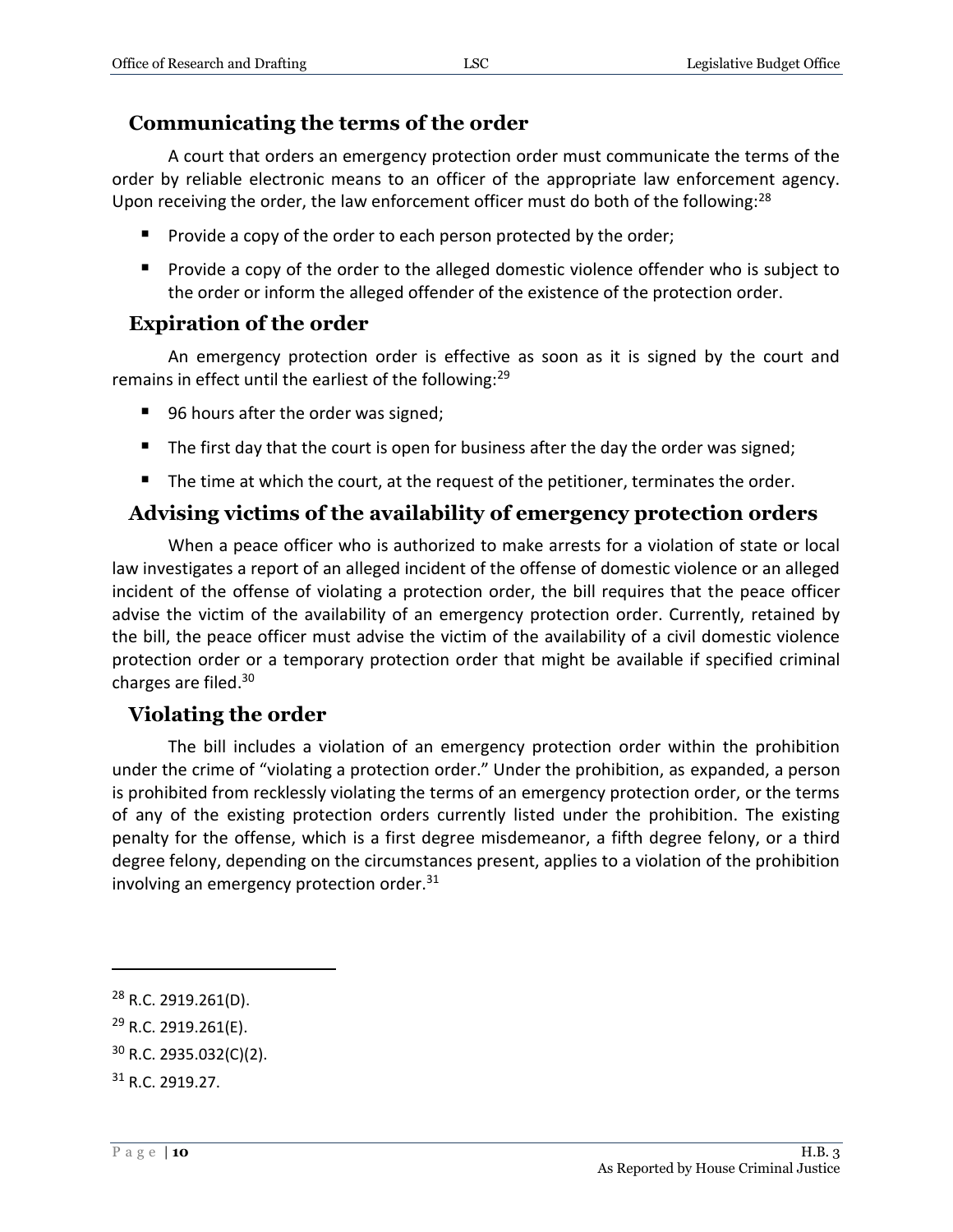#### <span id="page-10-0"></span>**Procedures for high risk domestic violence victims**

Under the bill, within 90 days after the bill's effective date, the chief law enforcement officer of each agency, instrumentality, or political subdivision that is served by any peace officer who has arrest authority for violations of state or local law must identify local and regional domestic violence advocacy services to which individuals experiencing domestic violence or violation of a protection order and determined to be high risk may be referred.<sup>32</sup> The bill requires each law enforcement agency, instrumentality, or political subdivision that is served by any such peace officer to adopt written policies, written procedures implementing the policies, and any other necessary written procedures for the peace officers who serve the agency, instrumentality, or political subdivision to follow in screening alleged incidents of the offense of domestic violence and alleged incidents of the offense of violating a protection order for referral to local or regional domestic violence advocacy services. The policies and procedures must include all of the following:<sup>33</sup>

- A requirement that peace officers who serve the agency, instrumentality, or political subdivision automatically refer any case of domestic violence that involves an allegation of strangulation to local or regional domestic violence advocacy services and provide the victim with the following warning:
	- $\Box$  "I have a duty to warn you that strangulation is serious and can cause internal injuries, brain damage, and delayed health consequences such as strokes, thyroid issues, miscarriage, and death. Research shows that if you are strangled one time, you are more likely to be killed by your partner. I strongly encourage you to seek immediate medical attention at an emergency department and to ask for support from an advocate";
- A lethality assessment screening tool, selected by the agency, instrumentality, or political subdivision from those qualified by the Attorney General (AG) under the provisions described in "**Domestic violence training**," below, to be used by peace officers to screen victims of alleged incidents of domestic violence and alleged incidents of violating a protection order for referral to local or regional domestic violence advocacy services (as used in this provision, "lethality assessment screening tool" means such a tool included in the list of validated and evidence-based lethality assessment screening tools by the AG under the provisions described in "**Domestic violence training**," below);
- **Procedures for connecting high risk victims to domestic violence advocacy programs,** community and faith-based programs, nonprofit mental health programs, and other programs that may be able to assist high risk victims;

<sup>32</sup> R.C. 2935.033(B).

<sup>33</sup> R.C. 2935.033(A) and (C).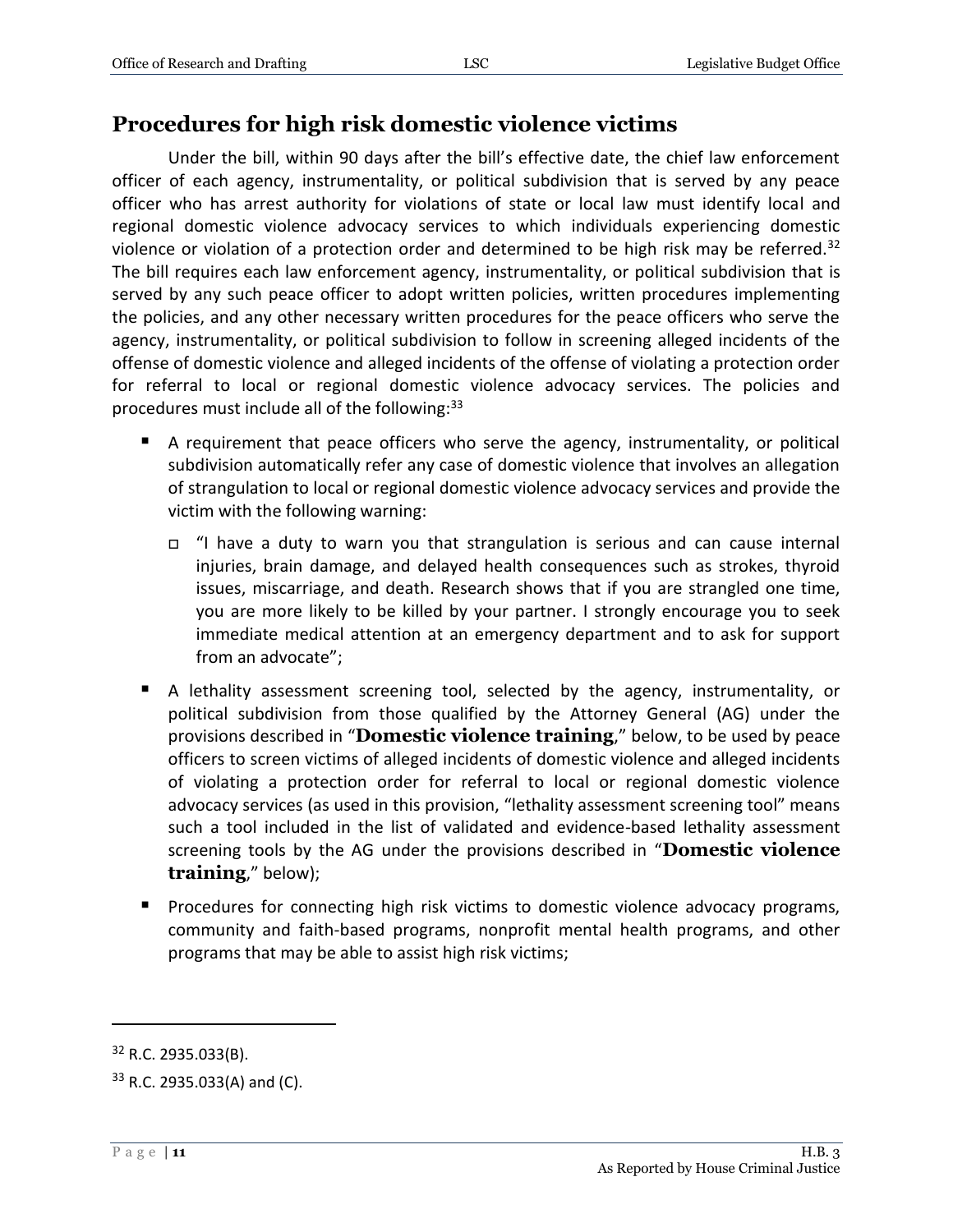**Procedures for local or regional domestic violence advocacy services to consult with** prosecutors on charges and negotiated plea agreements in cases referred to the services.

### <span id="page-11-0"></span>**Domestic violence law enforcement training**

#### <span id="page-11-1"></span>**Biennial professional training**

Currently, the AG, with the advice of the Ohio Peace Officer Training Commission (OPOTC), is required to adopt rules, in accordance with the Administrative Procedure Act,  $34$  that set forth minimum standards for continuing professional training for peace officers and troopers and governing the administration of such programs for peace officers and troopers. The rules must include several mandatory authorizations and prohibitions. The bill adds a provision requiring that the rules, in addition to the currently required content, also must do or include the following:<sup>35</sup>

- Require every peace officer and trooper who handles complaints of domestic violence to complete biennial professional training on both of the following (related to this requirement, the bill specifies that it is an exception to an existing provision that specifies that continuing training is not required if reimbursement funding is not available);
- Intervention techniques in domestic violence cases and the use of an evidence-based lethality assessment screening tool to determine the level of risk to a victim of domestic violence;
- The referral of high risk victims to local or regional domestic violence advocacy services;
- Allow OPOTC to pay for the training described above using federal funds made available to the state or localities pursuant to a program of the United States Department of Justice or using funds appropriated by the General Assembly or allocated for that purpose by the AG. To assist with the bill's costs to the OPOTC, the bill also increases, in the Attorney General's operating budget, the amount appropriated from the Ohio Peace Officer Training Academy Fee Fund to Police Officers' Training Academy Fee line, by \$150,000 in FY 2020.<sup>36</sup>

#### <span id="page-11-2"></span>**Local law enforcement policies**

Under existing law, each agency, instrumentality, or political subdivision that is served by any peace officer who is authorized to make arrests for a violation of state or local law must adopt written policies, written procedures implementing the policies, and other written procedures for the appropriate response to each report of an alleged incident of the offense of

<sup>&</sup>lt;sup>34</sup> R.C. Chapter 119, not in the bill.

 $35$  R.C. 109.803(B)(4) and (5); also (A)(1).

<sup>36</sup> Sections 7 and 8.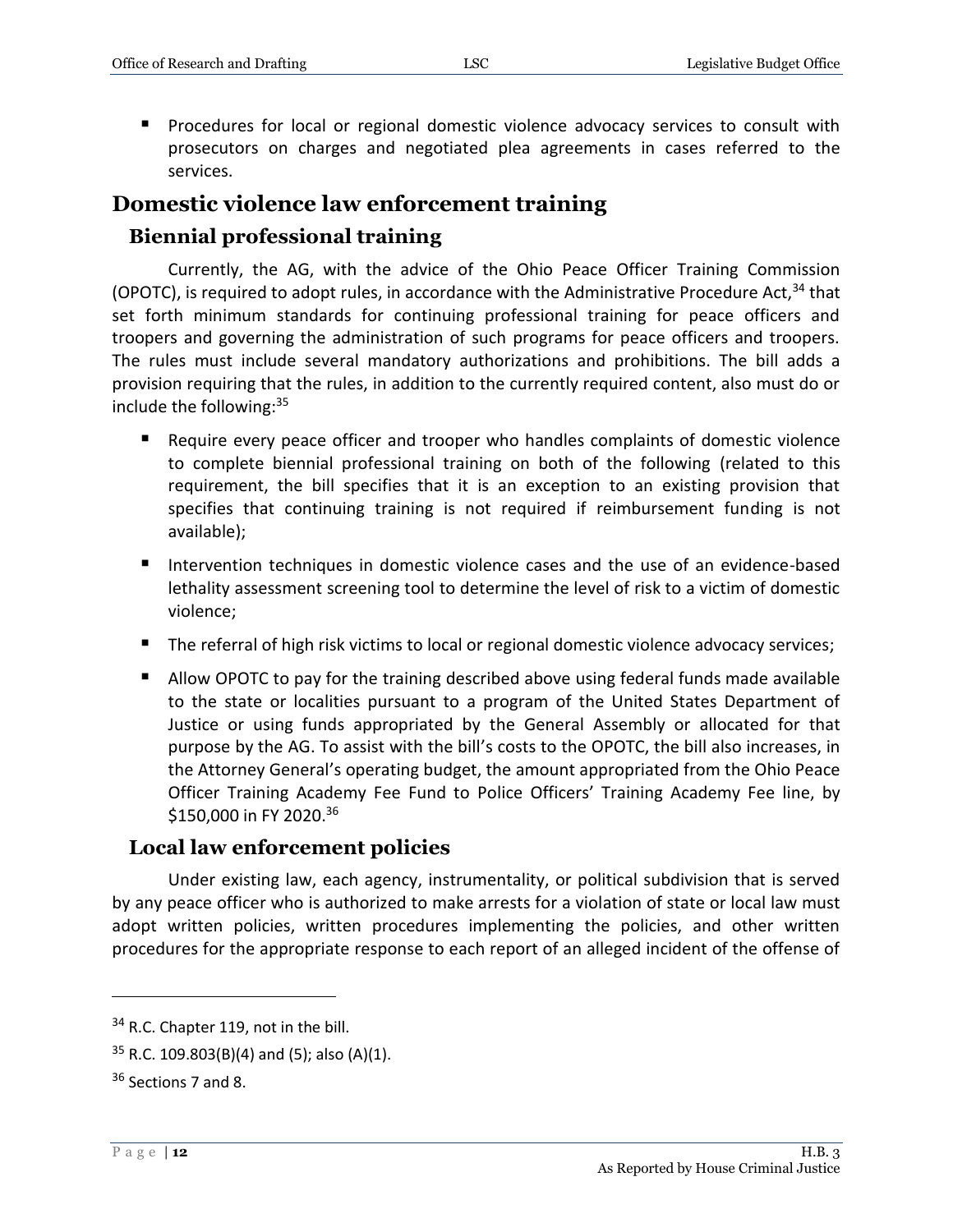domestic violence or the offense of violating a protection order. Each policy must include specified types of provisions, including provisions requiring peace officers who serve the entity to engage in specified types of conduct. The bill expands the specified types of peace officer conduct that must be required in each policy to also require two additional types of conduct. First, the policy must require that peace officers screen a victim of the offense of domestic violence or the offense of violating a protection order using an evidence-based lethality assessment screening tool adopted under the provisions described above in "**Procedures for high risk domestic violence victims**" to determine if the case should be referred to local or regional domestic violence advocacy services as required under those provisions. Second, the policy must require that a peace officer who conducts an evidence-based lethality assessment screening submit the results of any screening to the court and prosecuting attorney having jurisdiction over any criminal complaint filed in connection with the offense when the investigative file, police report, and other information in that case is sent to the court and the prosecutor.<sup>37</sup>

#### <span id="page-12-0"></span>**Domestic violence training**

Currently, the AG is required to adopt rules in accordance with the Administrative Procedure Act that govern the training of peace officers in the handling of the offense of domestic violence, other types of domestic violence-related offenses and incidents, and domestic violence civil protection orders and temporary protection orders. The rules must include specified types of provisions, including specified training related to those matters that is required to complete peace officer basic training. The bill expands the required content of the rules to require that the AG also include both of the following in the rules: $38$ 

- A requirement that the required basic training for peace officers include, in addition to the currently mandated training, training in using an evidence-based lethality assessment screening tool to determine the level of risk to a victim of domestic violence and to refer high risk victims to local or regional domestic violence advocacy services, as required under the provisions described above in "**Procedures for high risk domestic violence victims**";
- A list of validated and evidence-based lethality assessment screening tools that constitute "qualified lethality assessment screening tools," including all of the following:
	- The domestic violence lethality screen for first responders developed by the Maryland Network Against Domestic Violence;
	- The danger assessment for law enforcement tool developed by the Jeanne Geiger Crisis Center;

 $37$  R.C. 2935.032(A)(2)(e) and (f).

 $38$  R.C. 109.744(B)(4) and (C).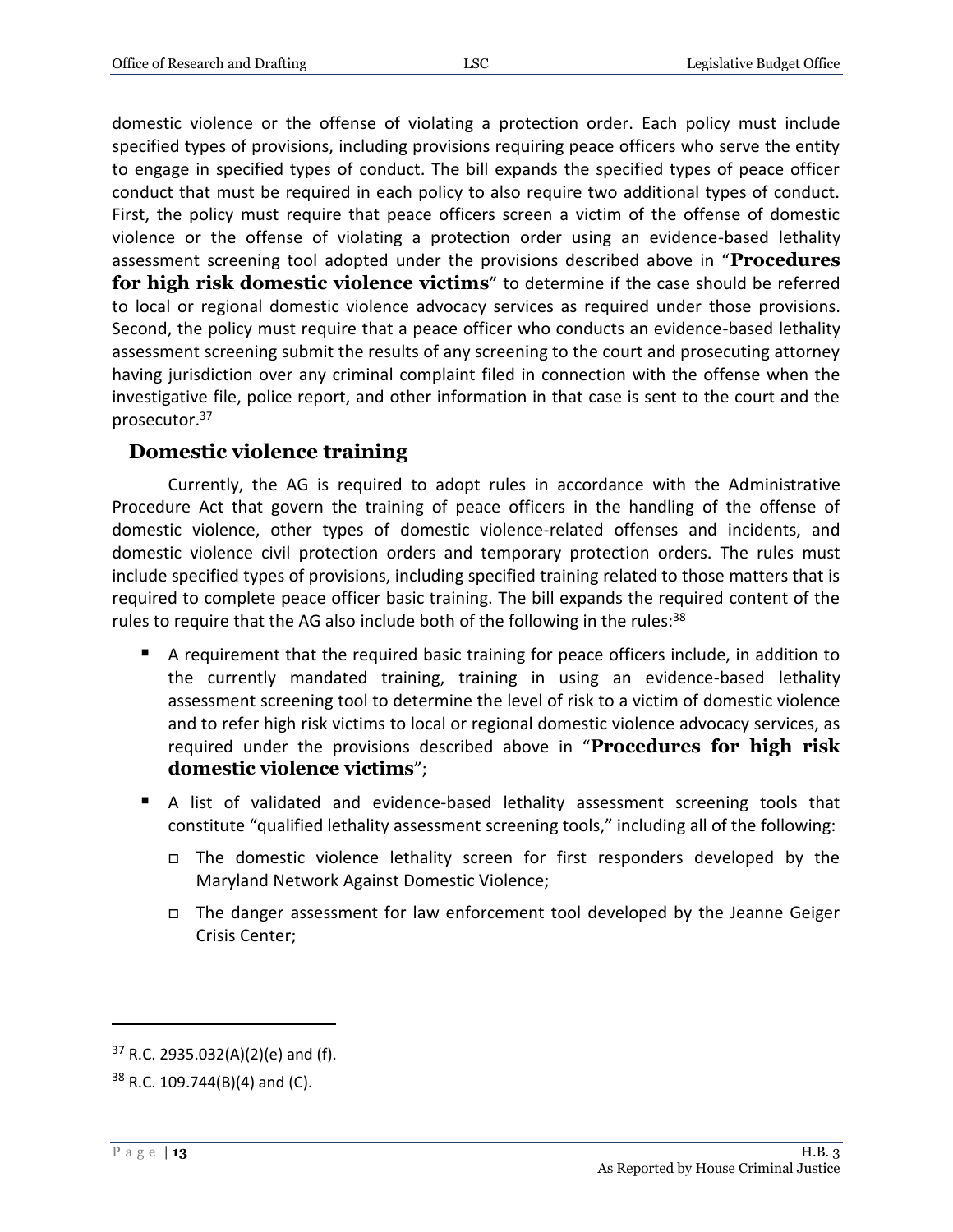□ Any other lethality assessment screening tool endorsed by the United States Department of Justice and found to meet criteria established by the AG.

### <span id="page-13-0"></span>**Peace officer civil immunity**

The bill expands existing civil immunity related to domestic violence arrests and seizures by peace officers so that it also applies to create immunity related to civil actions against a state officer or employee under the Court of Claims Law. Existing immunity, extended to state officers and employees under the bill, applies in either of the following scenarios:<sup>39</sup>

- When a peace officer arrests an individual for the offense of domestic violence or the offense of violating a protection order in accordance with law based on the officer's reasonable grounds to believe that the offense has been committed and reasonable cause to believe that the person arrested is guilty of committing the offense;
- When a peace officer seizes a deadly weapon in response to a report of an alleged incident of the offense of domestic violence or the offense of violating a protection order, and the circumstances of the incident involved the use or threatened use of a deadly weapon or a person involved in the incident brandished a deadly weapon.

#### <span id="page-13-1"></span>**Domestic Violence Prosecution Study Committee**

The bill creates the Domestic Violence Prosecution Study Committee to examine policies to protect victims of domestic violence throughout the judicial process, including an investigation into the prevalence of dropped or amended domestic violence charges, and the cases in which a charge of domestic violence was dropped and the victim of domestic violence later became the victim of a homicide.<sup>40</sup>

#### <span id="page-13-2"></span>**Membership**

The Study Committee will consist of five members appointed by the Speaker of the House of Representatives and five members appointed by the Minority Leader of the House of Representatives, for a total of ten members. Both the Speaker and Minority Leader must include all of the following in the five members they appoint: $41$ 

- One member who is a domestic violence survivor:
- One member who is a domestic violence advocate;
- One member who is a prosecutor who handles domestic violence cases;
- One member who is a member of the judiciary with experience handling domestic violence cases;

<sup>39</sup> R.C. 2935.03(B)(3) and (4).

 $40$  Section 6(A) and (B).

<sup>41</sup> Section 6(A).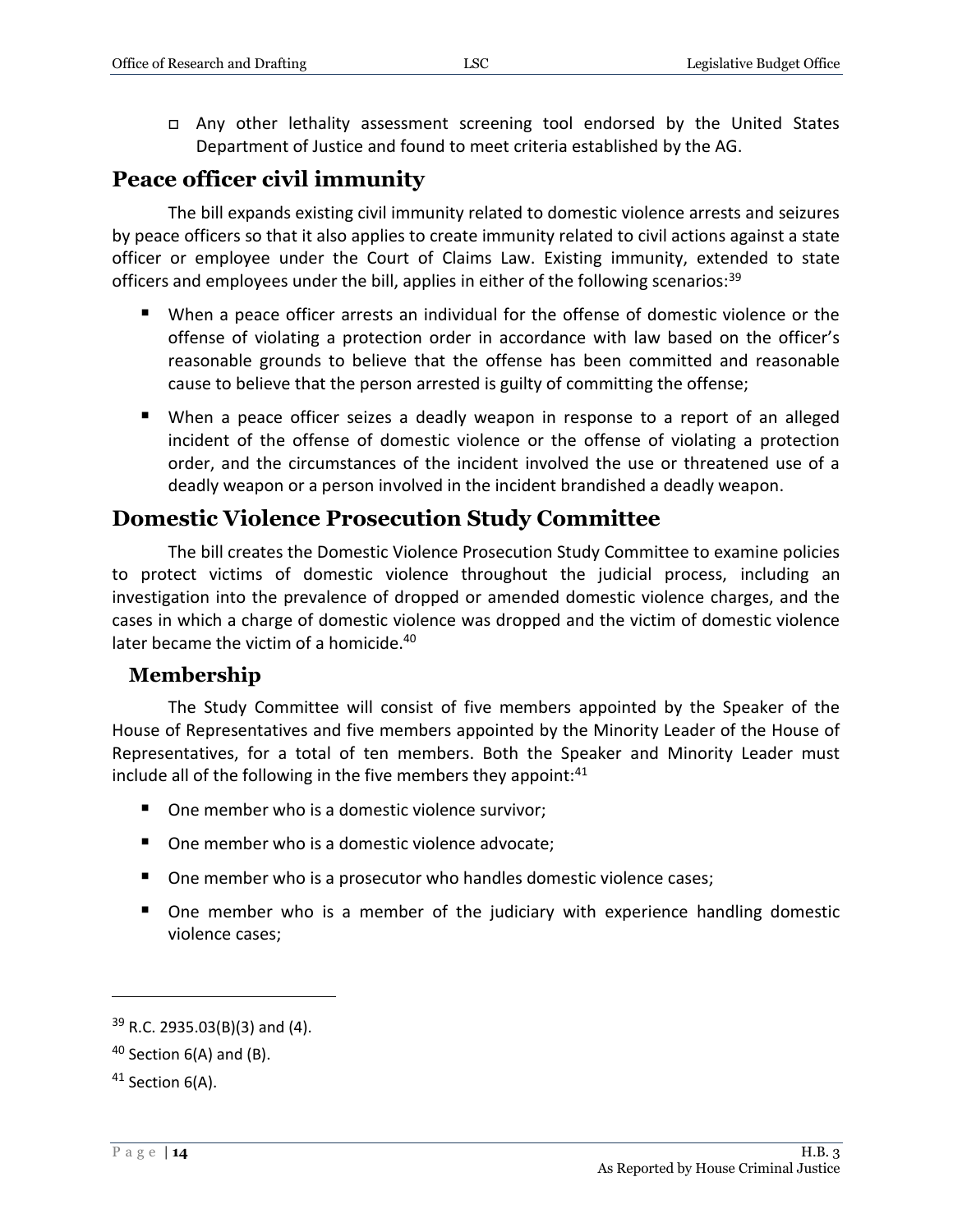■ One member who is a member of the House of Representatives.

#### <span id="page-14-0"></span>**Timing**

The Speaker and Minority Leader must make appointments to the Study Committee as soon as practicable after the bill's effective date and the Study Committee must produce a report of its findings not later than one year after the bill's effective date. The Study Committee must submit that report to the Governor, the President of the Senate, the Speaker of the House of Representatives, the Minority Leader of the Senate, and the Minority Leader of the House of Representatives. Upon submission of the report, the Study Committee ceases to exist.<sup>42</sup>

### <span id="page-14-1"></span>**Prosecution conduct**

The bill states that the General Assembly, in enacting the bill, encourages prosecuting attorneys, in cases related to an incident of domestic violence, to consider the totality of the circumstances, to review all of the evidence in the case, and to resist seeking voluntary dismissal or an entry of *nolle prosequi* based solely on the victim's wishes, unless justice demands otherwise.<sup>43</sup>

### <span id="page-14-2"></span>**Evidence rules**

In the bill, the General Assembly respectfully requests the Supreme Court to review the Ohio Rules of Evidence to consider how the Rules may better aid victims of domestic violence without diminishing the fundamental fairness to alleged perpetrators of domestic violence.<sup>44</sup>

### <span id="page-14-3"></span>**State Highway Patrol arrest authority**

Requires the Superintendent and Troopers of the Ohio State Highway Patrol to arrest and detain, until a warrant can be obtained, a person found violating state law within the limits of the Superintendent's or Trooper's territorial jurisdiction.<sup>45</sup>

## <span id="page-14-4"></span>**Technical changes**

The bill changes several inaccurate references to R.C. 2935.03(B)(1) to the correct reference to R.C. 2935.03(A), $46$  and relocates current R.C. 2935.033 to new R.C. 2935.034, without substantive change.<sup>47</sup>

<sup>&</sup>lt;sup>42</sup> Section 6(C).

<sup>43</sup> Section 3.

<sup>&</sup>lt;sup>44</sup> Section 4.

<sup>45</sup> R.C. 2935.03(A)(5).

<sup>46</sup> R.C. 2935.033(A), (B)(1), (B)(2), and (C).

<sup>47</sup> R.C. 2935.034.